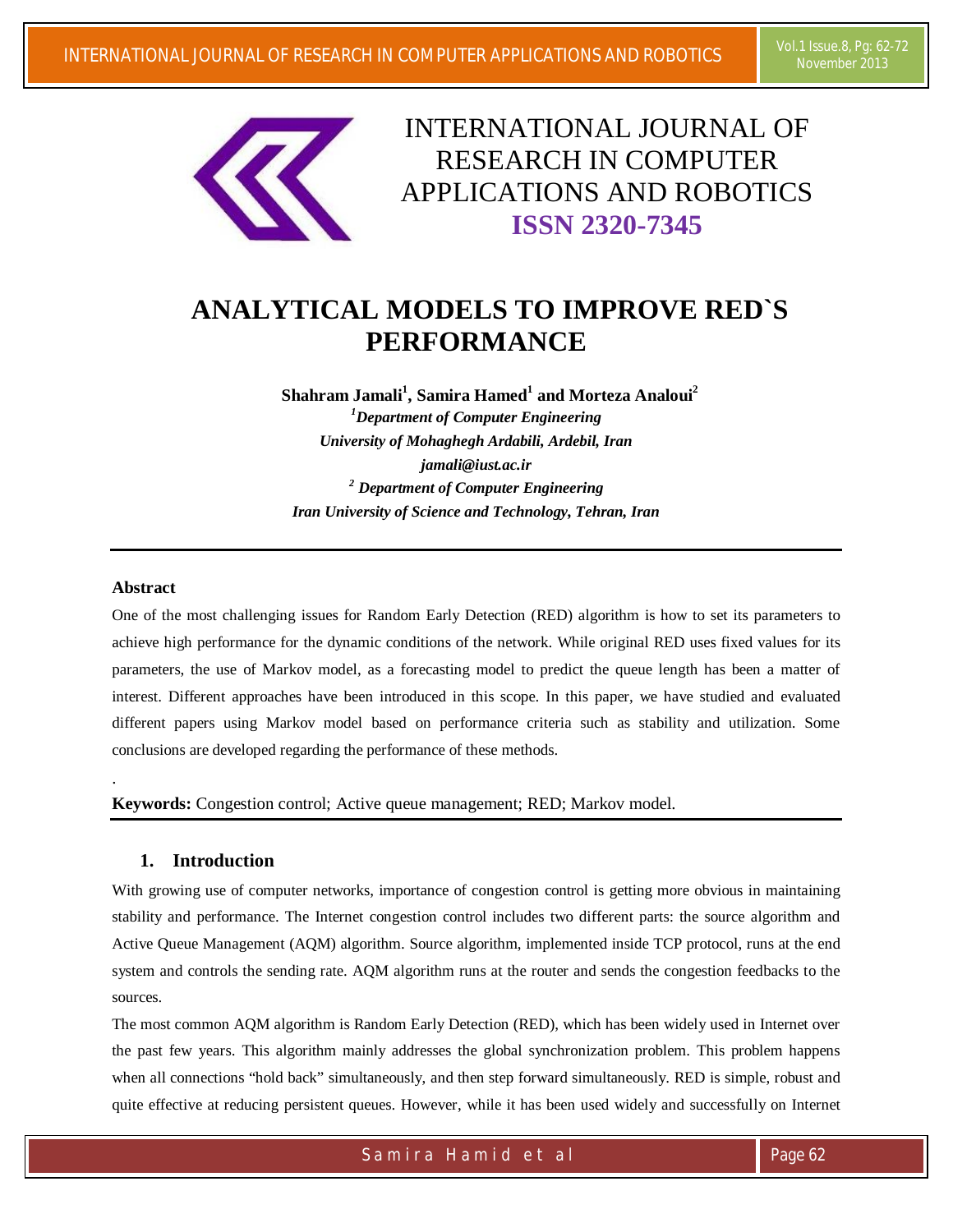routers, (Floyd and Jacobson, 1993) offers little guidance on how to set configuration parameters and RED has gained the reputation of being very difficult to tune (Sarker et. al. 2012).RED should stabilize the queue length at a given target to maximize link utilization (Aweya et. al. 2001; Low et. al. 2003). This is usually not obtained according to observations (Tan et al. 2006).

This paper focuses on performance optimization by trying to control oscillations of the average queue length. It considers a network running RED algorithm and designs a Grey model to forecast its behaviour (Chen & Huang, 2013).This model helps us to find a way to improve performance of RED algorithm by adjusting its parameters regarding the present and predicted future states of its queue.

The paper goes a follows: In section 2, we're going to discuss RED algorithm characteristics. We will introduce Markov model in section 3 and then explain various works in this scope in section 4. We will conclude in section 5.

#### **2. RED (Random Early Drop)**

RED is the most common AQM algorithm used widely in internet routers over the years. It uses average queue length calculated by exponential weighted moving averaging to detect congestion and determine present state of the queue. If the average is less than a determined minimum threshold, the algorithm decides that the queue is being underutilized and all incoming packets are allowed to access it. Between a maximum and minimum threshold value for average queue length is the region in which senders must be alert to avoid congestion, that's why some packets are dropped or marked randomly. This way they will be notified to reduce their sending rate. Number of packets dropped in this stage is determined by a parameter called packet drop probability. For every packet, this is the probability of being dropped or marked. For an average length more than the maximum threshold, all incoming packets must be dropped because we are considering the queue congested in that case.

The formula for dropping probability is as follows:

$$
\begin{cases}\np = 0 & \text{if } q_{avg} < min_{th} \\
p = \frac{P_b}{1 - count * P_b} & \text{if } min_{th} < q_{avg} < max_{th} \\
p = 1 & \text{if } q_{avg} > max_{th}\n\end{cases}
$$
\n(1)

Where, count is the number of packets since last dropped packet (Floyd and Jacobson, 1993) and  $P_b$  and  $q_{avg}$  are computed by equations (2)-(3).

$$
P_b = max_p * \frac{(q_{avg} - min_{th})}{(max_{th} - min_{th})}
$$
 (2)

$$
q_{avg} = (1 - w_q) * q_{avg} + q * w_q \tag{3}
$$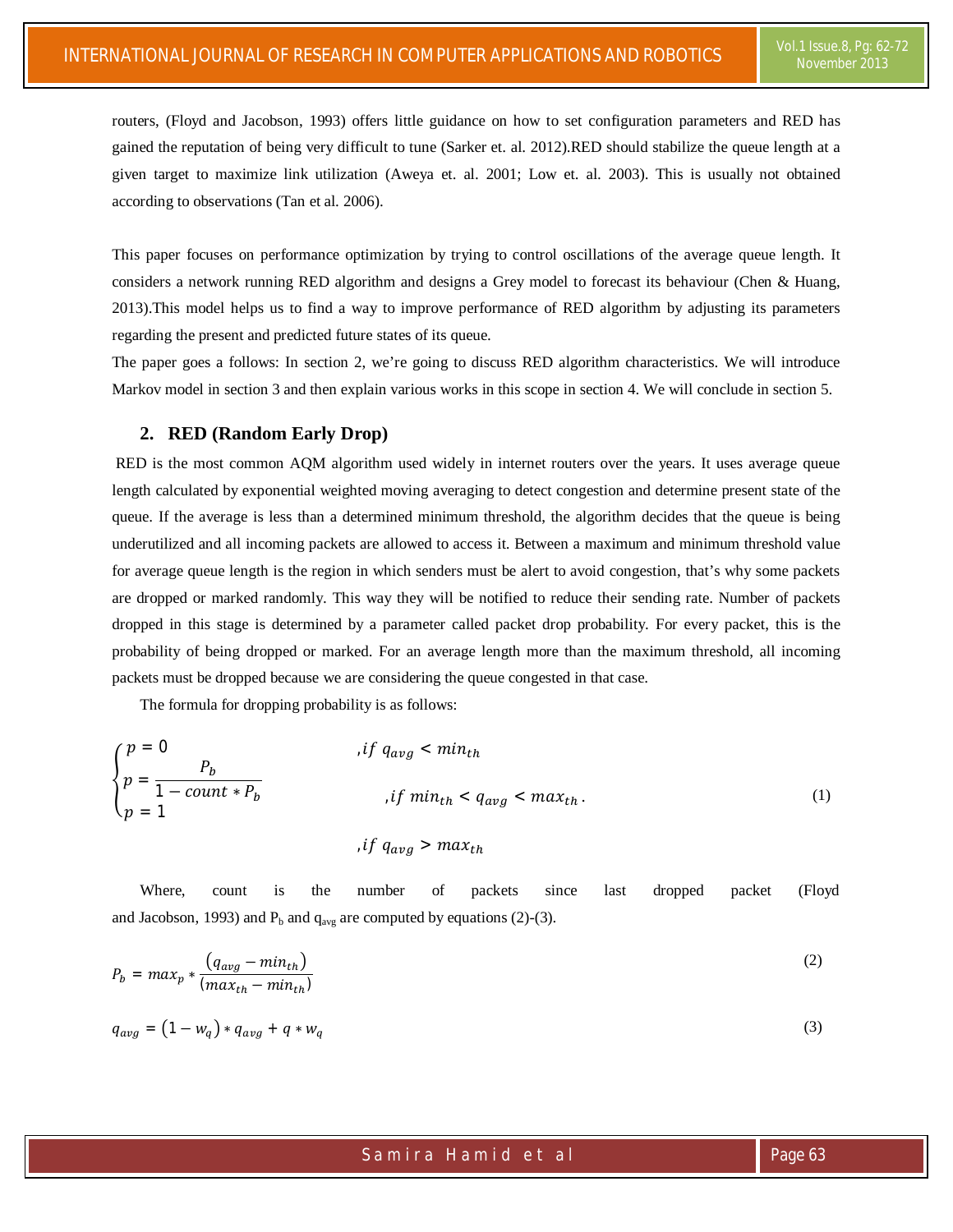

**Figure 1**- Drop Probability Function of RED

Many variants of original RED have been introduced over the years. Various works have used different approaches to deal with this problem. One of the most important ideas was adaptive versions of RED, in which,  $max<sub>p</sub>$  changed with the state of the network. ARED, which was completed by Feng (2000) and Floyd (2001) was the first algorithm with the idea of changing maximum drop probability with queue state. FRED (Lin and Morris,1997) and SRED (Ott et al. 1999) are among other famous RED editions. Following is the algorithm developed and introduced as Feng's Adaptive RED or FARED (Feng et al. 2000):



FARED Adapts max<sub>p</sub> based only on queue behaviour and not queue capacity. It increases max<sub>p</sub> when  $q_{avg}$  crosses above max<sub>th</sub>, decreases max<sub>p</sub> when  $q_{ave}$  crosses below min<sub>th</sub> and freezes max<sub>p</sub> after changes to prevent oscillations.

#### **3. Markov Model**

Markov models are the fundamental building blocks upon which most of the quantitative analytical performance techniques are built. Markov models themselves are based on state space diagrams. Such diagrams are powerful descriptive tools. They are intuitive and natural, understandable by novices, yet rich enough to challenge experts. They can be applied across a wide range of applications. Markov models are often used to explain the current interactions between various system components. However, they can also be used for predictive purposes. Once a model is constructed, parameterized, and validated, it can be altered to predict what would happen if various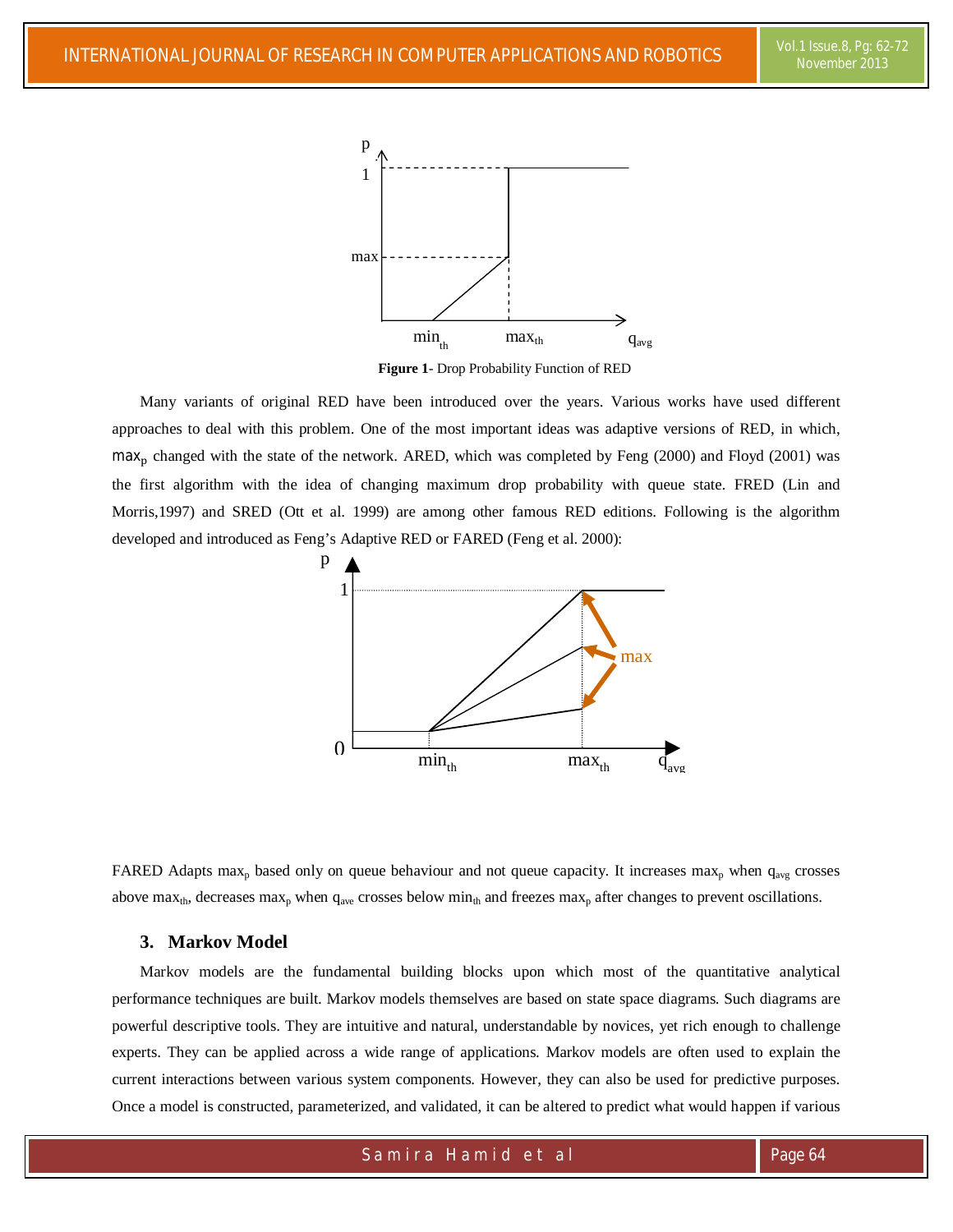aspects of the system's hardware or of the system's workload change. Thus, Markov models can be used for both descriptive and predictive purposes. To create such a model, the first step is to construct the state diagram by identifying all possible states that the modelled system may find itself. Second, the state connections (i.e., transitions) must be identified. Third, the model must be parameterized by specifying the length of time spent in each state once it is entered (or, equivalently, the probability of transitioning from one state to another within the next time period). After the model is constructed, it is "solved." This involves abstracting a set of linear "balance" equations from the state diagram and solving them for long term "steady state" probabilities of being in each system state. Once solved, the model can be validated and used for various performance prediction applications.

Within the context of Markov models, model construction consists of three steps: state space enumeration, state transition identification, and parameterization. State space enumeration involves specifying all reachable states that the system might enter. State transition identification indicates which states can be directly entered from any other given state. Parameterization involves making measurements and making assumptions of the original system. With Markov models, model construction involves identifying not only all the states in which the system may find itself, but also how long one typically stays in each state and which states are immediately accessible from any given state. Measurements, intuition, published results from the literature, and various assumptions are often used to parameterize a model.

Solving involves running an experiment on the newly constructed hardware and monitoring its performance. With simulation models, this involves running a software package (i.e. the simulator) and recording the emulated performance results. With analytical models, this involves solving a set of mathematical equations and interpreting the performance expressions correctly.

The baseline model can be used for the important purpose of prediction. One is much more interested in (and impressed by) a model that can predict what will happen before it actually does. By altering the baseline model (e.g., adding in future growth rate parameters, changing the hardware parameters to reflect anticipated upgrades) and then resolving the model, one can predict the future performance of a system prior to its occurrence (Menasce, 2004).

#### **4. Markov Models use in congestion control**

In this section, we will take a look at different works regarding modelling and modifying RED algorithm by means of Markov Models.

(Köhler et. al, 2000) has used a Markov model to analyze RED and assumes h TCP connections transmitting data over a RED queue. The model state is described by the random variables (Wi, Si, Ni), i $\in \{1,...,h\}$ and (A). The loss that a connection encounters is determined by Li(Wi, A). All the TCP sources are saturated, therefore, they are waiting for  $\sum_{i=1}^{h} Wi$  acknowledgements, i. e., the number of packets at the server  $Q = \sum_{i=1}^{h} (Wi - Li(Wi, A))$  is the difference of the window sizes Wi and the lost packets Li(Wi, A). To build a discrete model, the queue can be observed at the same instants because within this time, for each TCP source exactly one round completes. The coupling consists of propagating the loss induced by the loss function  $p(A)$ ) of the RED queue as feedback to the TCP connections to control their window size. The traffic arriving at the RED queue is the sum of all congestion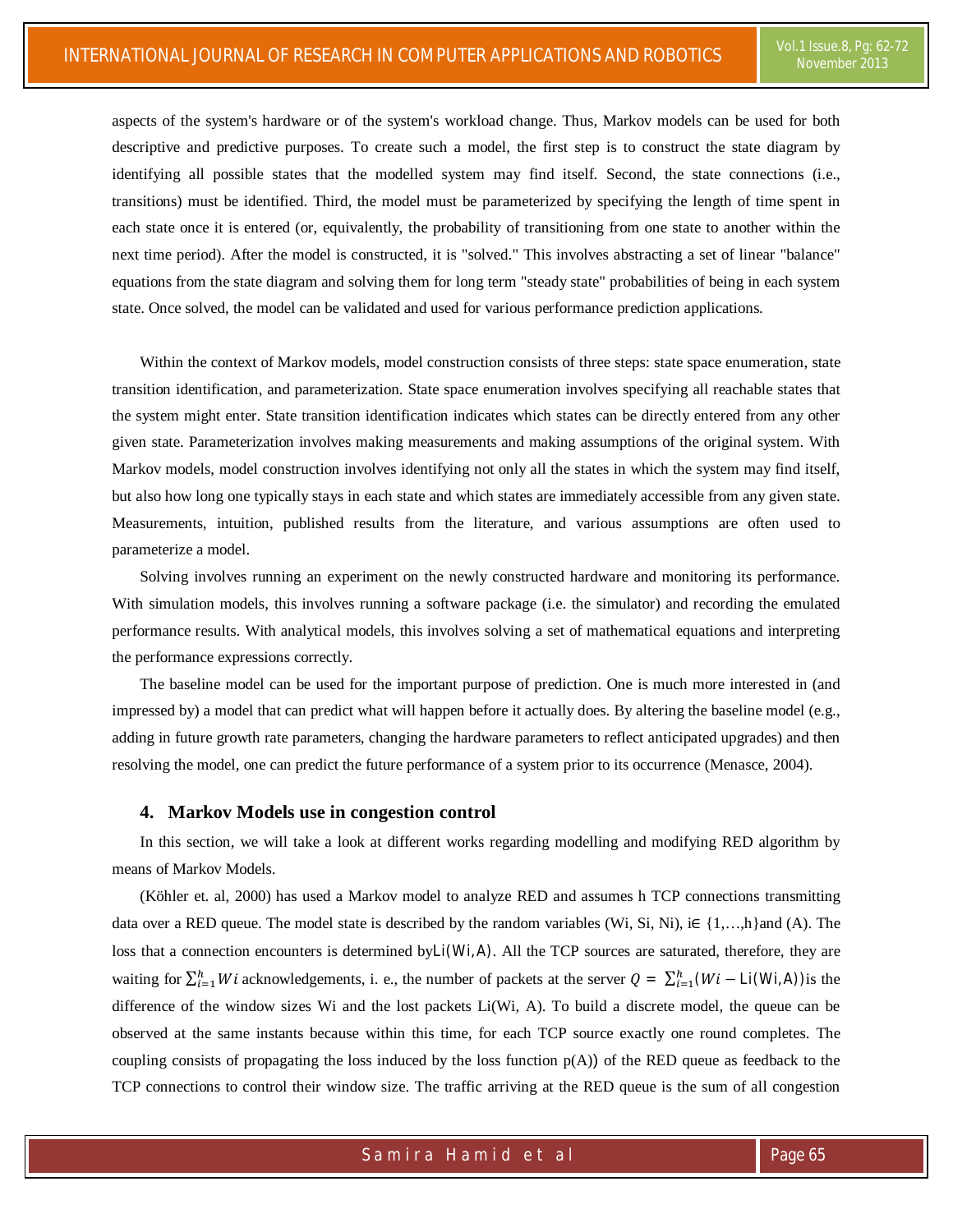window sizes  $\sum_{i=1}^{h} Wi$  representing the number of sent packets during the next round of each connection. The number of lost packets within the next round is the sum of lost packets of all TCP connections $\sum_{i=1}^{h} L(A, W_i)$ .



Figure 3- Comparison of analytical and simulated TCP congestion window distribution

Figure 3 presents a comparison of the analytically derived distribution with simulation results generated with the NS simulator. The distribution of the congestion window CWND for drop probabilities  $p=0.1$  1 and  $p=0.01$  are found in good accordance with the simulated results. The results of the study show that proper dimensioning of the RED queue parameters is crucial to achieve a benefit and not to experience drawbacks from the RED queue (Köhler et. al, 2000).

Using the same approximations, (Wurtzler, 2002) claims that WRED can be analyzed in a very similar way to RED. WRED uses the same parameters as RED, but it has the ability to perform RED on traffic classes individually. Figure4 shows a WRED system in which both classes have the same max but different min.



Figure 4- WRED dropping functions

WRED analysis is similar to RED analysis, but the transition rates for the CTMC will differ and the general complexity of the Markov chain will increase. Figure 5 shows the system model proposed for WRED.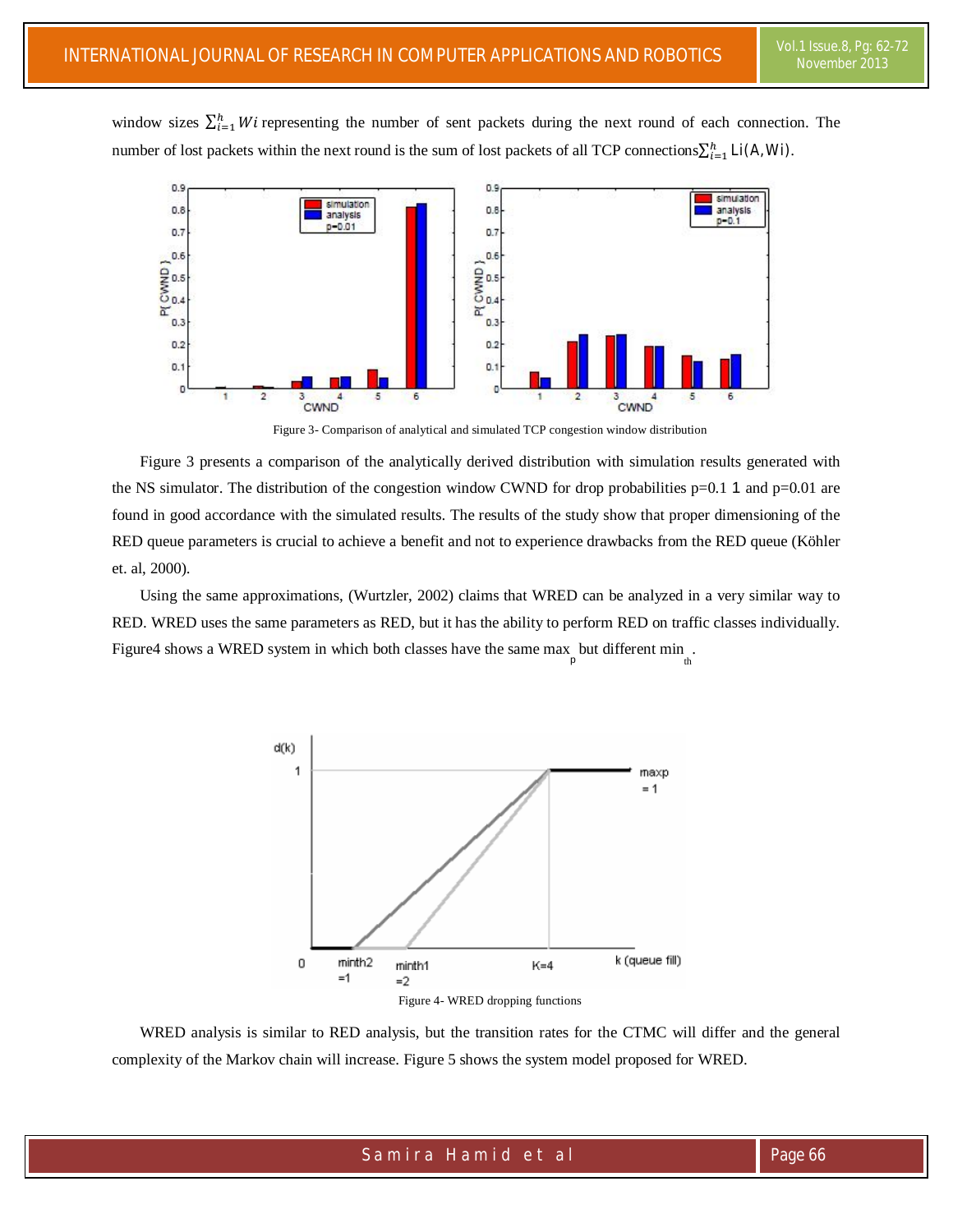

Figure 5- System model for WRED

Through an iterative process, WRED parameters were found that provide close to an exact match in dropping probability for two classes with different arrival statistics. Many of the benefits of RED were shown to be true for proposed WRED model, and the cost in overall dropping probability, as compared to a tail drop queue, was relatively low(Wurtzler, 2002).

(Barakat& Altman, 2000) has applied Markovian fluid model to model TCP deploying RIO and RED algorithm and has claims that in the under-subscription case, the RIO scheme is more biased against large reservation connections and long RTT ones than the other schemes. This is not the case in the over-subscription case where it provides a better performance.

A Markov-fluid queue is a special type of queue, where the buffer content, the amount of work in the system, changes at a constant rate. This constant rate changes after a random period of time. The buffer content cannot be negative, so when the buffer content decreases to zero, the buffer content stays zero as long as the constant rate is negative (van de Leur, 2008).

(Suthaharan, 2004) proposes a solution to this problem using Markov chain based decision rule. They model the oscillation of the average queue size as a homogeneous Markov chain with three states and simulated the system using the network simulator software NS-2. They claim based on simulations that their proposed scheme successfully estimates the maximum packet dropping probability for Random Early Detection, detects the congestion very early and adjusts the packet-dropping probability so that RED can make wise packet-dropping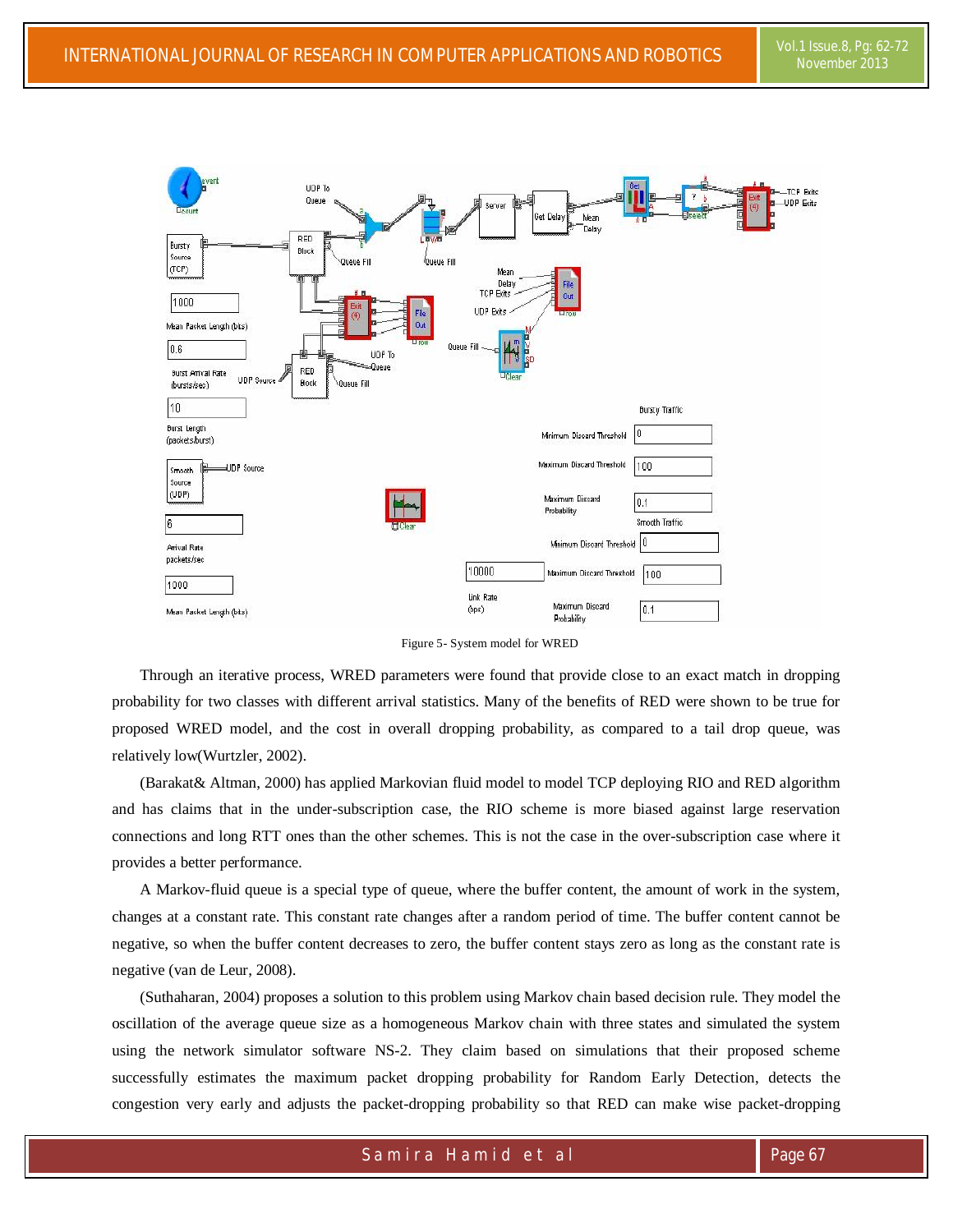decisions. The proposed scheme is also said to provide improved connection throughput and reduced packet loss rate.

(Singh et. al, 2005) present an analytical study targeted at statistically capturing the loss behaviour of a RED queue. They utilize a finite-state Markov chain model. Starting from recursive equations of the model, they derive

Equivalent closed-form equations and numerically validate the matching of recursive and closed-form equations. Further, they apply it to monitor the average RED queue size in a number of sample topologies illustrating their practicality. They argue that their model can adapt to the changing network conditions. The model is shown in figure 6.

(Sharma et. al, 2002) consider a finite queue with its arrivals controlled by the Random Early Detection (RED) algorithm. This is one of the most prominent congestion avoidance schemes in the Internet routers. The aggregate arrival stream from the population of TCP sources is locally considered stationary renewal or MMPP with general packet length distribution. They have claimed their model to be accurate with the help of simulations.



Figure 6- Markov modeling of a drop-tail queue and a RED queue with  $max_p=1$ 

(Bauer et. al, 2007) propose an analytical model to capture the dynamics of the RED algorithm. They develop a system of recursive equations that describes the packet dropping behavior of the RED algorithm. Using a notion from the theory of random walks, they derive an exact-closed form expression that characterizes the loss characteristics of a RED queue. They have validated the derived formula by a numerical comparison with the recursive equations.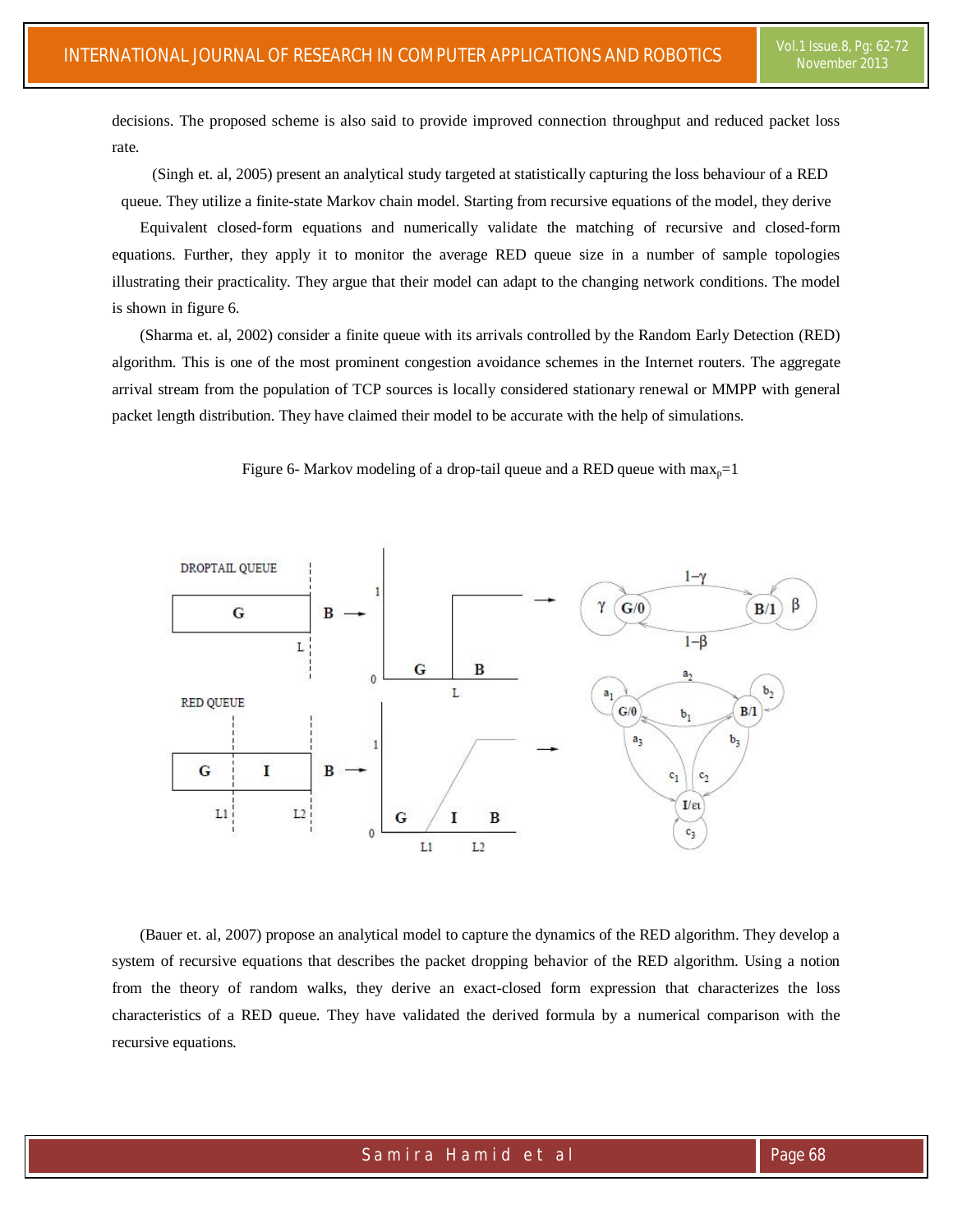

Figure 7- M/D/1/K approximation of the steady-state behavior of RED under quasi-stationary assumptions

In (Zhenzhen et. al, 2010) a novel closed-loop feedback TCP/AQM (Transfer Control Protocol/Active Queue Management)model is proposed using a discrete-time Markov chain, and a way to calculate the equilibrium distribution of this model is given. In the model, system time is divided into time slots, the bottleneck router queue model and TCP window size model in each slot are analyzed. By combining adjacent slots, an integrated TCP/AQM analytical model is developed, the average values of packets dropping ratio and queue length in the router and TCP sending rate are estimated. The proposed TCP/AQM model is extended to a TCPUDP (Control User Datagram Protocol)/AQM model, to analyze the TCP/AQM system performance when UDP flows exist. By implementing this model on Matlab, the validity of the model to analyze the closed-loop feedback TCP/RED (Random Early Detection) system has been verified. Figure 8 is the transition matrix for this model.

Figure 8- Transition matrix for proposed model in (Zhenzehn et. al 2010)

| $P =$ | $\left[1-\lambda(k)(1-f(0))\delta t\right]$ | $\lambda(k)(1-f(0))$ ot              |                                      | $\cdots$ | $\mathcal{C}(\mathcal{X})$ |                                       |
|-------|---------------------------------------------|--------------------------------------|--------------------------------------|----------|----------------------------|---------------------------------------|
|       | $\mu$ St                                    | $1-(\lambda(k)(1-f(1))+\mu)\delta t$ | $\lambda(k)(1-f(1))$ ot              |          | $\cdots$ $\cdots$          | $\boldsymbol{0}$                      |
|       |                                             | $\mu$ St                             | $1-(\lambda(k)(1-f(2))+\mu)\delta t$ |          |                            | 0                                     |
|       |                                             |                                      |                                      |          |                            |                                       |
|       |                                             |                                      | U                                    | $\cdots$ |                            | $\mu \delta t \quad 1 - \mu \delta t$ |

(Yar et. al, 2012) proposes a threshold based analytical model based on standard RED mechanism. Based on the Markov Modulated Poisson Process (MMPP), which has been extensively used to model B-ISDN sources, such as voice and video, as well as characterizing the superposed traffic. It captures the burstiness and correlation properties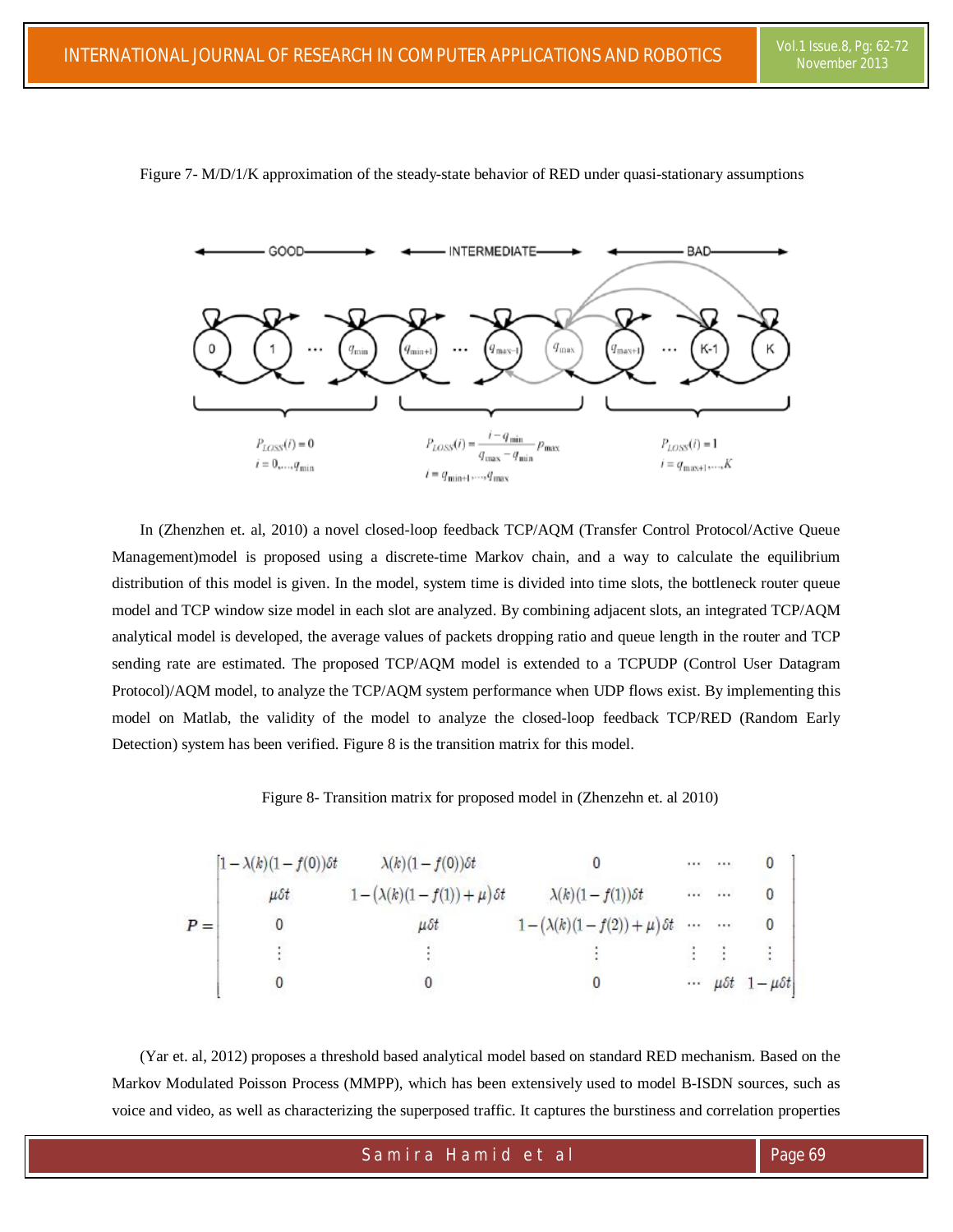of the network traffic. In addition to characterizing the desired properties of B-ISDN applications, these models are analytically tractable and produce results that are acceptable approximations to reality. Sampling concept for their proposed model is given in figure 9.

Figure 9-Sampling concept for proposed model in (Yar et. al, 2012)



# **5. Conclusions and future work**

In this paper we have reviewed some works on modelling RED and deploying Markov model to optimize RED performance or study its behaviour to develop suitable modifications to get a better algorithm with higher performance. Yet, the use of Markov model to predict and deploy this prediction in modifying RED parameters remain for more extensive studies to be used in practice. This deployment can include tuning of different RED parameters to get a more stable system.

## **REFERENCES**

AweyaJ, OuelletteM, andMontunoD. Y, 2001, A Control Theoretic Approach to Active Queue Management, Computer Networks Journal, vol. 36, no. 2–3, pp. 203–235.

Barakat C, Altman E, 2000, Quality A Markovian Model for TCP Analysis in a Differentiated Services Networkof Future Internet Services, Springer, Lecture Notes in Computer Science, Volume 1922, pp. 55-67.

Bauer C, Yousefi'zadeh H, Jafarkhani H, 2007, Global Telecommunications Conference, IEEE GLOBECOM '07, pp.1818 – 1822.

BradenB,ClarkD, CrowcroftJ, D. B. Deering, S,Estrin D,FloydS,JacobsonY,PartridgeG.M.C, PertersonL,RamakrishnanK,ShenkerS, WroclawskiJ, and.ZhangL, 1998, Recommendationson Queue Management And Congestion Avoidance In The Internet, RFC 2309.

Chen W, Yang S.H, 2009, The Mechanism Of Adapting RED Parameters to TCP Traffic, Computer Communication 32, pp. 1525-1530.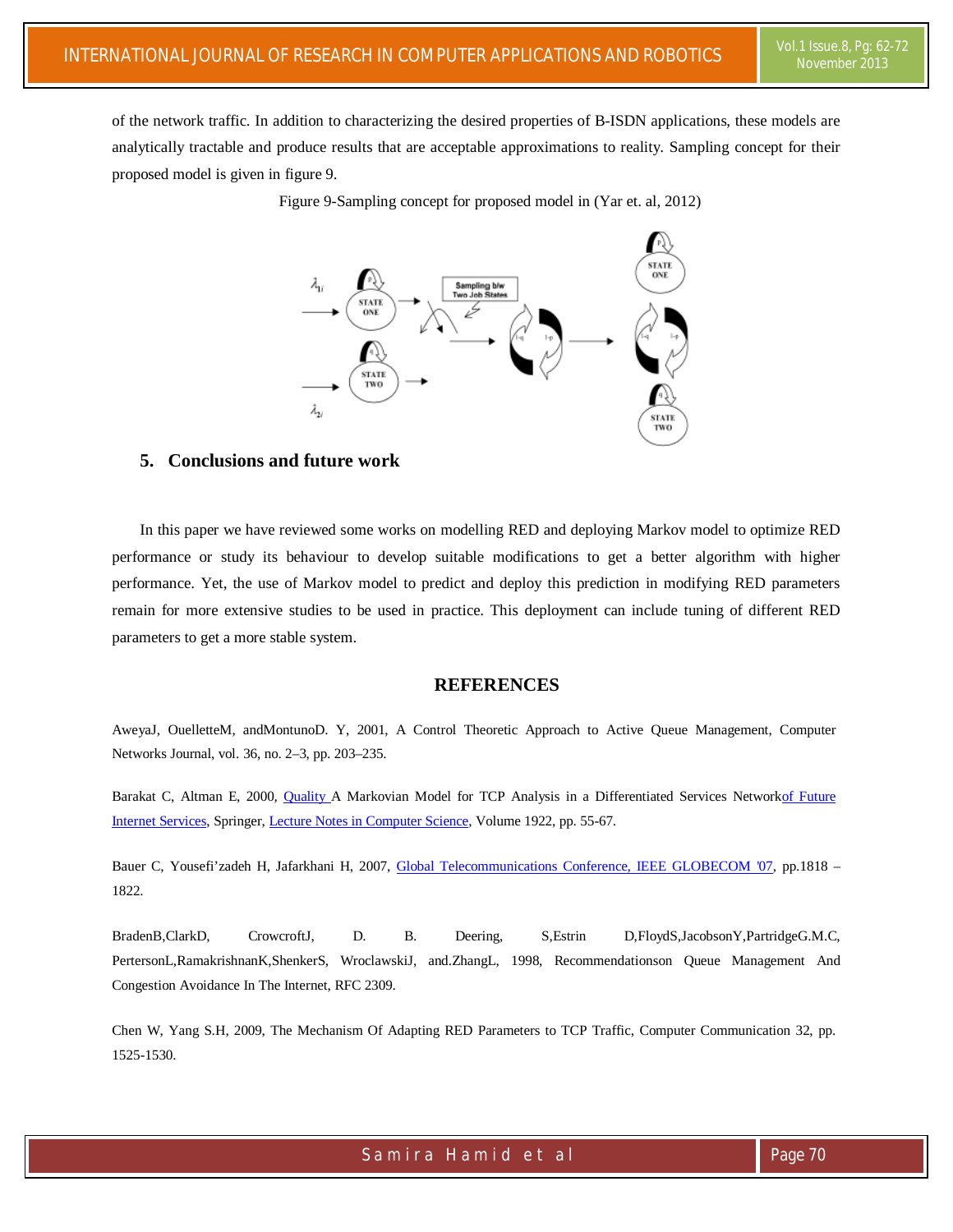FengW,KandlurD.D,SahaD, ShinK.G, 2000, A Self-Configuring RED Gateway, In IEEE INFOCOM2000,Tel-Aviv, Israel, March 26-30.

FiroiuV.and Borden M. 2000, A Study of Active Queue Management for Congestion Control, In IEEE INFOCOM2000, Tel-Aviv, Israel, March 26-30.

Floyd S,JacobsonV, 1993, Random Early DetectionGateways for Congestion Avoidance, ACM/IEEETransaction onNetworking, vol.I, no. 4, pp. 397-413.

Floyd S, Gummadi R, Shenker S, 2001,Adaptive RED: An Algorithm for Increasing the Robustness of RED. Technical Report.

HeinanenJ,Baker, F,WeissW, andWroclawskiJ,1999,Assured Forwarding PHS, RFC2579.

Jacobson V, Nochols K, Poduri K and Cisco Systems, 1999, Technical Report.

Köhler S, Menth M, Vicari N, 2000, Analytic Performance Evaluation of the RED Algorithm for QoS in TCP/IP Networks, Department of Distributed Systems Institute of Computer Science University of Würzburg, Germany, Report No. 259.

LinD, MorrisR, 1997, Dynamics of Random Early Detection.In proceedings of ACM SIGCOMM.

LowS. H, PaganiniF, WangJ, and. DoyleJ. C, 2003, Linear Stability Of TCP/RED and a Scalable Control,Computer Networks Journal, vol. 43, no. 5, pp. 633–647.

NS-2, Network Simulator Documentationhttp://www.isi.edu/nsnam/ns/S.

Ott T. J, LakshmanT. V,Wong,1999, SRED: stable RED. In Proceedings of IEEEINFOCOM,.

ParrisM.JeffayK, and SmithF.D 1999, Lightweight Active Router Queue Management for Multimedia Networking, In Proceedings of SPIE, pages 162-174, San Jose, CA, USA, Jan 25-27.

Sarkar S, SikkaG, KumarA,2012, Classification of Active Queue Management Algorithms for Application Specific Traffics, International Journal of Advanced Research in Computer Science and Software Engineering,Volume 2, Issue 5, pp. 115-124.

Sharma, V, Virtamo, J and Lassila P, 2002,Performance analysis of the random early detection algorithm, Probability in the Engineering and Informational Sciences, 16 (3), pp. 367-388.

Singh M. B, Yousefi'zadeh H, Jafarkhani H, 2005, A Finite-State Markov Chain Model for Statistical Loss Across a RED Queue, IEEE Systems Communications, 2005 Proceedings.

Suter B, LakshmanT.Y,StiliadisD and ChoudhuryA.K.1999, Buffer Management Schemes for Supporting TCP In Gigabit Routers with Per-Flow Queuing. IEEE Journal on Selected Areas in Communications, vol. 17, no. 6, pp. 1159-1169, June.

Suthaharan S, 2004, Grey Model Based Congestion Control for TCP. 37th Annual Simulation Symposium, Hyatt Regency Crystal City, Arlington,VA.